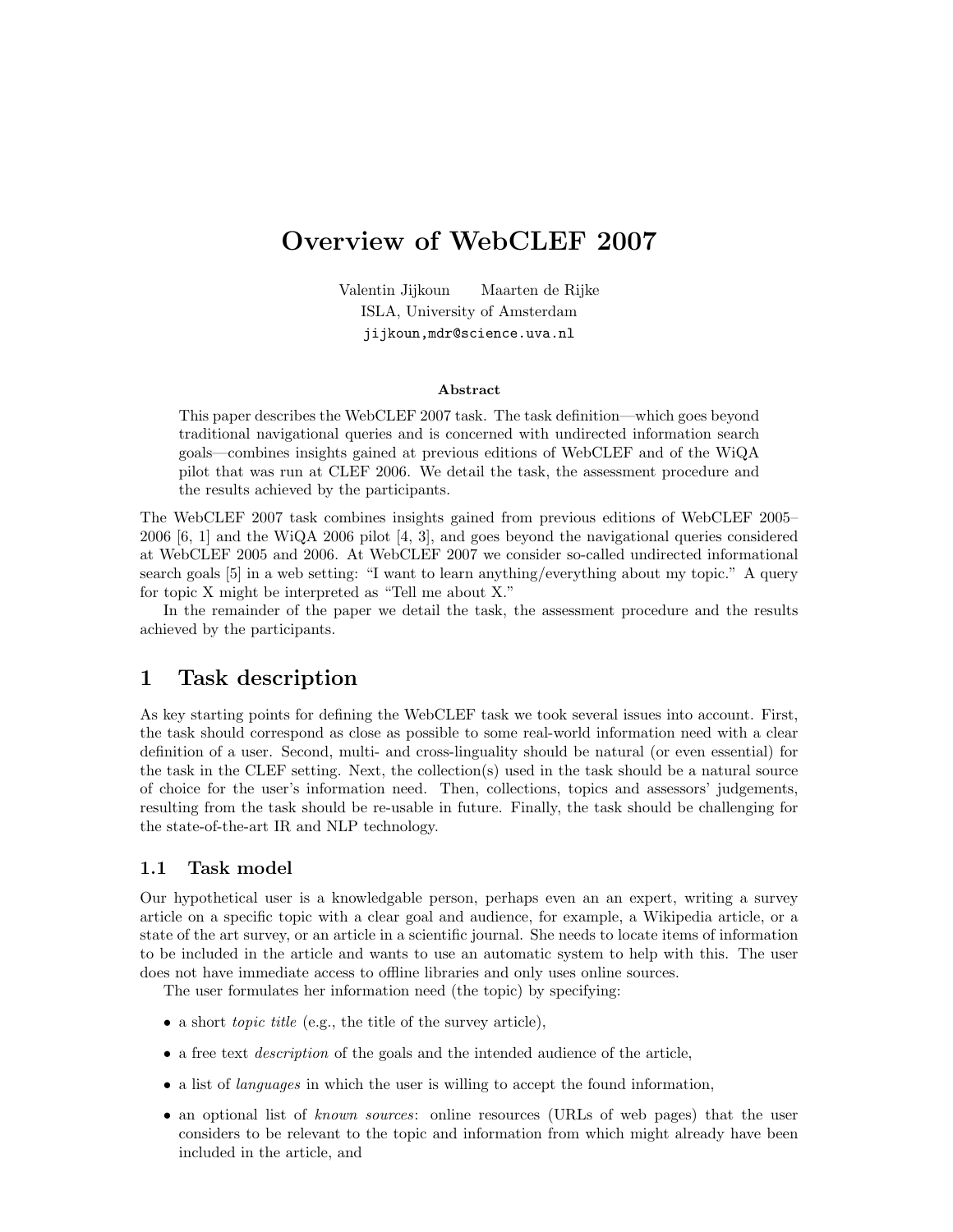• an optional list of *Google retrieval queries* that can be used to locate the relevant information; the queries may use site restrictions (see examples below) to express the user's preferences.

Here's an example of an information need:

- topic title: Significance testing
- description: I want to write a survey (about 10 screen pages) for undergraduate students on statistical significance testing, with an overview of the ideas, common methods and critiques. I will assume some basic knowledge of statistics.
- language(s): English
- known source(s): http://en.wikipedia.org/wiki/Statistical\_hypothesis\_testing ; http://en.wikipedia.org/wiki/Statistical\_significance
- retrieval queries: significance testing; site:mathworld.wolfram.com significance testing; significance testing pdf; significance testing site:en.wikipedia.org

Defined in this way, the task model corresponds to addressing undirected informational search goals, that are reported to account for over 23% of web queries [5].

Each participating team was asked to develop several topics and subsequently assess responses of all participating systems for the created topics and

#### 1.2 Data collection

In order to keep the idealized task as close as possible to the real-world scenario (i.e., there are many relevant documents) but still tractable (i.e., the size of the collection is manageable), our collection is defined per topic. Specifically, for each topic, the subcollection for the topic contains the following set of documents along with their URLs:

- all "known" sources specified for the topic;
- the top 1000 (or less, depending at the actual availability) hits from Google for each of the retrieval queries specified in the topic, or for the topic title if the queries are not specified;
- for each online document included in the collection, its URL, the original content retrieved from the URL and the plain text conversion of the content are provided. The plain text conversion is only available for HTML, PDF and Postscript documents. For each document, the subcollection also provides its origin: which query or queries were used to locate it and at which rank(s) in the Google result list it was found.

#### 1.3 System response

For each topic description, a response of an automatic system consists of a ranked list of plain text snippets extracted from the sub-collection of the topic. Each snippet should indicate what document of the sub-collection it comes from.

#### 2 Assessment

In order to comply with the task model, the manual assessment of the responses of the systems was done by the topic creators. The assessment procedure was somewhat similar to assessing answers to OTHER questions at TREC 2006 Question Answering task [8].

The assessment was to be blind. For a given topic, all responses of all system were pooled into anonymized sequence of text segments. To limit the amount of required assessments, for each topic only first 7,000 characters of each response were included (according to the ranking of the snippets in the response). The cut-off point 7,000 was chosen so that for at least half of the submitted runs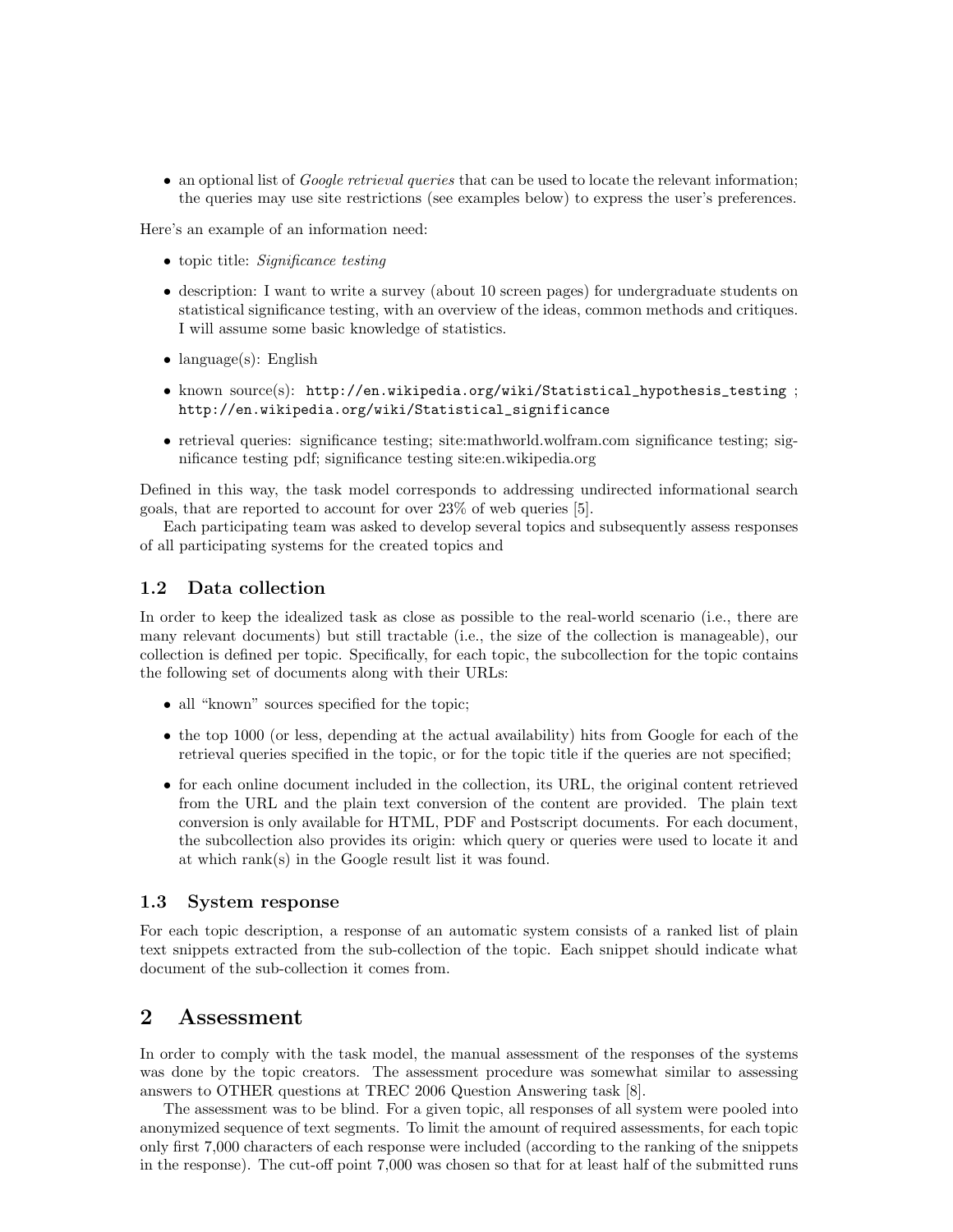

Figure 1: A screenshot of the WebCLEF 2007 assessment interface: the topic definition (top), responses of the systems with annotated character spans (left), list of nuggets created by an assessor (right).

the length of the responses was at least 7,000 for all topics. For the pool created in this way for each topic, the assessor was asked to make a list of nuggets, atomic facts, that, according to the assessor, should be included in the article for the topic. A nugget may be to character spans in the responses, so that all spans linked to one nugget express this atomic fact. Different character spans in one snippet in the response may be linked to more than one nugget. The assessors used a GUI to mark character spans in the responses and link each span to the nugget it expresses (if any). Assessors could also mark character spans as "known" if they expressed fact relevant for the topic but alredy present in one of the known sources.

Figure 1 shows the assessment interface for the topic "iPhone opinions". Snippets (left bottom of the figure) are separated by grey horisontal lines. Note that only part of the first snippet is marked as relevant and the second snippet contain two marked spans that are linked to distinct nuggets. This example illustrates the many-to-many relation between nuggets and character spans in the response.

Similar to INEX  $[2]$  and to some tasks at TREC (i.e., the 2006 Expert Finding task  $[7]$ ) assessment was carried out by the topic developer, i.e., by the participants themselves.

Table 1 gives the statistics for the 30 test topics and for the assessments of the topics.<sup>1</sup>

### 3 Evaluation measures

The evaluation measures for the task are based on standard precision and recall. For a given response R (a ranked list of text snippets) of a system S for a topic T we define:

 $^1$ Full definition of the test topics is available from  ${\tt http://ilps.science.uva.nl/WebCLEF/WebCLEF2007/Topics.}$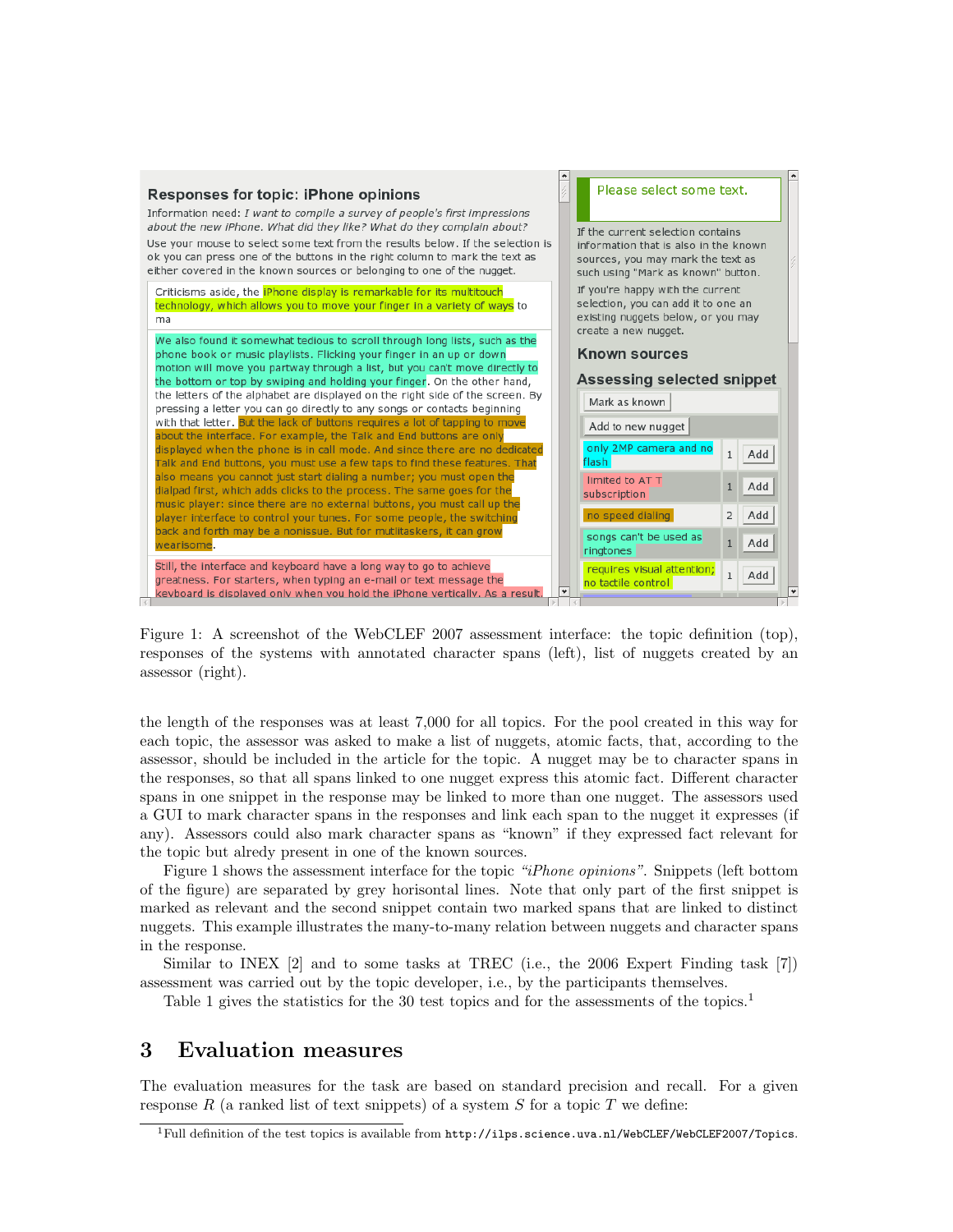| $\mathbf{I}$    | Topic title                                                               | Assessor     | Languages      | $\#$              | total $#$ | known<br>#      | marked<br>$\#$      | chars in<br>#   |
|-----------------|---------------------------------------------------------------------------|--------------|----------------|-------------------|-----------|-----------------|---------------------|-----------------|
|                 |                                                                           |              |                | sources<br>known  | snippets  | spans           | spans               | marked<br>spans |
|                 | Big Bang Theory                                                           | ⋖            | 덮              |                   | 258       |                 | 164                 | 36591           |
| $\sim$ $\sim$   | or bird flu<br>Symptoms Avian Influenza                                   | ⋖            | KE             | $\sim$ $\sim$     | 384       | $\sim$ $\sim$   | $\frac{4}{6}$       | 12595           |
|                 | The architecture of Borobudur Temple                                      | ≺            | $_{\rm EI}$    |                   | 249       | $\circ$         | 29                  | 12198           |
| 4               | Biomasa<br>Sistemas de calefacción por                                    | മ            | ES, EN, PT, IT | అ                 | 324       | コレ              | 10                  | 3739            |
| P               | Sistemas biométricos de autentificación                                   | മ            | ES, EN, PT, IT | ల                 | 241       |                 | $\overline{L}$      | 4714            |
| $\circ$         | revistas científicas open access                                          | $\mathbf{m}$ | ES, EN, PT, IT | S                 | 341       | ₹               | 13                  | 1586            |
|                 | Magnum Opus                                                               | ↻            | 召回             |                   | 308       | က ယ             | ಌ                   |                 |
| $\infty$        | Bloomsday (Band)                                                          | ↻            | $\mathbb{E}$   |                   | 261       |                 |                     | $\frac{65}{65}$ |
| $\circ$         | Belayneh Densamo                                                          | ↻            | $\Xi$          |                   | 412       | 16              |                     | 197             |
| $\Box$          | The Empire in Africa                                                      | ↻            | $\Xi$          | $\mathbf{\Omega}$ | 235       | S               | 25                  | 6402            |
| $\Box$          | Gaelic Games                                                              | ○            | $\Xi$          |                   | 261       | $\overline{17}$ | Ξ                   | 2706            |
| 12              | schatten van voorwaardelijke kansen                                       | ≏            | ΣN             |                   | 291       | 14              | 0                   | $\circ$         |
| 13              | sentiment analysis for European languages other<br>than English           | ≏            | $\rm NL, EN$   |                   | 254       | 4               | $\sim$              | 450             |
| $\overline{14}$ | ES<br>European blog search engin                                          |              | $\rm NL, EN$   |                   | 273       | 0               | అ                   | 497             |
| $\overline{5}$  | verhuistips                                                               | ≏            | $\overline{z}$ | N                 | 238       | 26              |                     | 948             |
| $16\,$          | Yasujiro Ozu                                                              | ≏            | NL,EN          | ಌ                 | 268       | 10              | $\Box$              | 4570            |
| 17              | HIV status of applicants<br>Visa regulations regarding                    | 囗            | EN, NL         |                   | 269       | 0               | ವ                   | 6237            |
| $\frac{8}{2}$   | Holidays on Maldives                                                      | ⊡            | $_{\rm EI}$    |                   | 281       | $\circ$         | 21                  | 1798            |
| 19              | Comparison of retrieval models in Information Re-<br>trieval              | 囸            | $\tilde{E}$    | $\sim$            | 238       | $\circ$         | 29                  | 5915            |
| $\Omega$        | ATM (automated teller machine) fraud                                      | 冚            | EN, NL         |                   | 264       | ⊂               | 22                  | 13158           |
| $\overline{21}$ | iPhone opinions                                                           | 国            | EN, NL         | ⊂                 | 290       | $\circ$         | 35                  | 4388            |
| 22              | school education in The Netherlands                                       | ⊡            | EN, NL         |                   | 251       | ာ င             | $\frac{6}{1}$       | 4476            |
| 23              | n turist visa for foreign-<br>Details on obtaining Russia                 | Œ            | EN, NL         |                   | 285       |                 | 39                  | 7553            |
|                 | ers                                                                       |              |                |                   |           |                 |                     |                 |
| 24              | Albrecht Drer's "Passions" engravings and woodcuts                        | 冚            | KH             |                   | 387       | ⊂               | $\circ$             | <b>708</b>      |
| 25              | Human-induced climate change: pro and cons                                | [r]          | EN, NL         |                   | 260       | $\circ$         | $\overline{27}$     | 7345            |
| 26              | Plastic tableware and the environment                                     | $\boxed{1}$  | EN, NL         | ⊂                 | 275       | $\circ$         | 26                  | 3887            |
| 27              | Maurice Ravel's "Gas-<br>Details on interpretation of<br>pard de la Nuit" | 囯            | $\mathbb{E}$   |                   | 250       | 4               | $\overline{\Omega}$ | 8024            |
| 28              | Beheading"<br>Nabokov's "Invitation to a                                  | ⊡            | 召              |                   | 258       | $\Box$          | $\mathfrak{D}$      | 2702            |
| 29              | Durability of digital storage media                                       | 回 国          | $\Xi$          |                   | 279       | $\circ$         | o<br>45             | 1605            |
| $\mathcal{S}$   | Madonna's books for children                                              |              | $\Xi$          |                   | 253       | $\subset$       |                     | 9019            |

Table 1: Statistics for WebCLEF 2007 topics and assessments. For each topic we show: topic id and title, author/assessor (anonymized), accepted languages, the number of "known" sources (web pages), the total number of snippets assessed from all submissions, the total number of spans marked as "known", the total number of spans attached to one of the nuggets, and the total length (the number of characters) in these spans.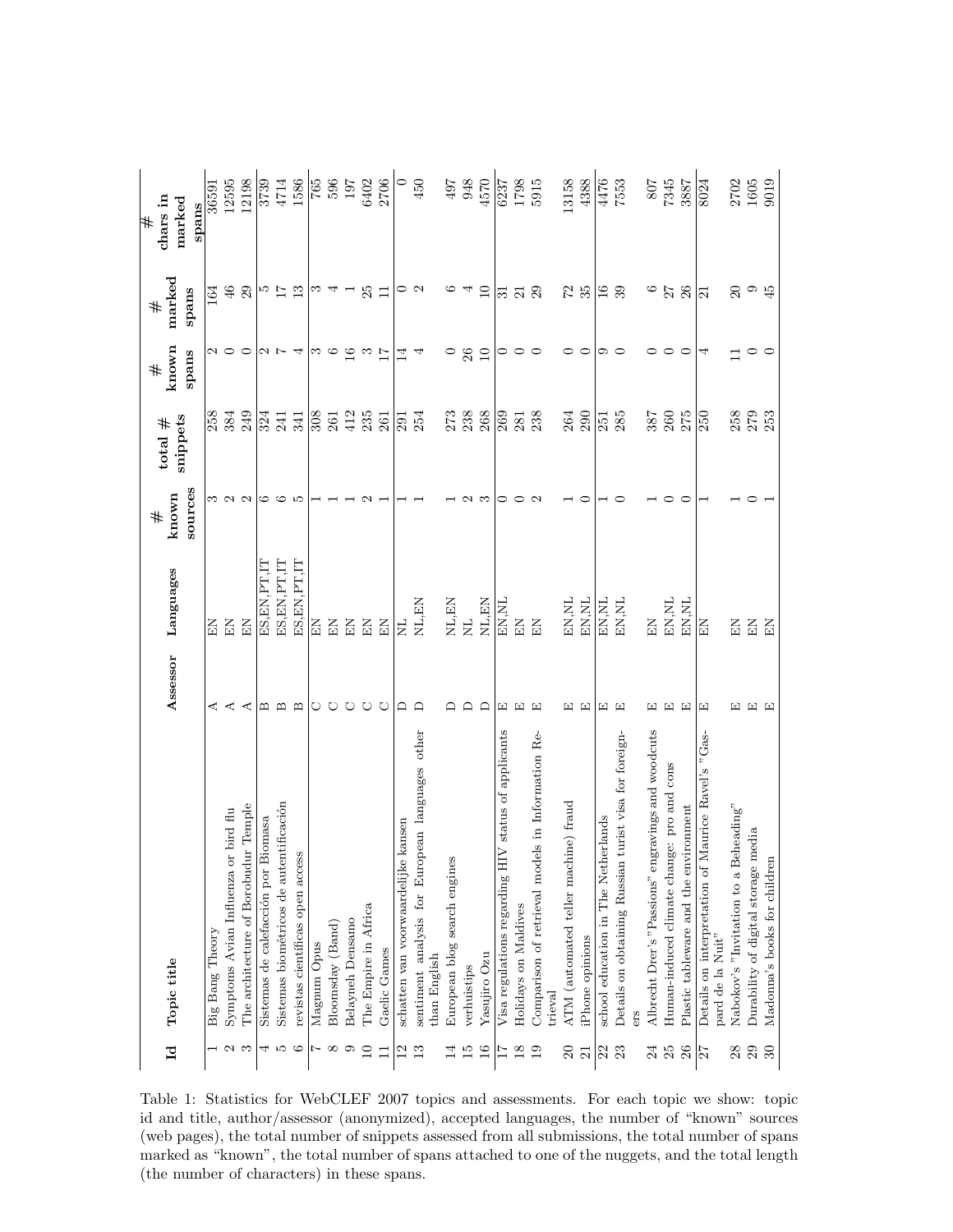| Participant                  | Run                | Average<br>snippet<br>length | Average<br>snippets<br>per topic | Average<br>response<br>length<br>per topic |
|------------------------------|--------------------|------------------------------|----------------------------------|--------------------------------------------|
| <b>Baseline</b>              | Google snippets    | 145                          | 898                              | 131041                                     |
| School of Computing,         | DCU run1 simple    | 118                          | 30                               | 3552                                       |
| Dublin City University       | DCU run2 parsed    | 137                          | 27                               | 3770                                       |
|                              | DCU run2 topfilter | 112                          | 29                               | 3346                                       |
| Faculty of Computer Science, | UIWC07odwgstr      | 151                          | 10                               | 1522                                       |
| University of Indonesia      | UIWC07uw10         | 155                          | 10                               | 1559                                       |
|                              | UIWC07wstr         | 152                          | 10                               | 1530                                       |
| REINA Research Group,        | USAL reina $0.25$  | 833                          | 50                               | 41680                                      |
| University of Salamanca      | USAL reina0        | 832                          | 50                               | 41658                                      |
|                              | USAL reina1        | 833                          | 50                               | 41708                                      |
| ISLA,                        | UVA par vs         | 254                          | 29                               | 7420                                       |
| University of Amsterdam      | UVA par wo         | 277                          | 25                               | 7158                                       |
|                              | UVA sent wo        | 214                          | 33                               | 7225                                       |

Table 2: Simple statistics for the baseline (Google snippets) and the 12 submitted runs.

- recall as the sum of character lenghts of all spans in  $R$  linked to nuggets, divided by the total sum of span lengths in the responses for T in all submitted runs.
- *precision* as the number of characters that belong to at least one span linked to a nugget, divided by the total character length of the system's response.

Note that the evaluation measures described above differ slightly from the measures originally proposed in the task description. <sup>2</sup> The original measures were based on the fact that spans are linked to nuggets by assessors: as described in section 2, different spans linked to one nugget are assumed to bear approximately the same factual content. Then, in addition to character-based measures above, a *nugget-based recall* can be defined based on the number of nuggets (rather than lengths of character spans) found by a system. However, an analysis of the assessments showed that some assessors used nuggets in a way not intended by the assessment guidelines: namely, to group related rather than synonymous character spans. We believe that this misinterpretation of the assessment guidelines indicates that the guidelines are overly complicated and need to be simplified in future edition of the task. As a consequence, we did not use nugget-based measures for evaluation.

#### 4 Runs

In total, 12 runs were submitted from 4 research groups. To provide a baseline for the task, we created an artificial run: for each topic, a response of the baseline was created as the ranked list of at most 1000 snippets provided by Google in response to retrieval queries from the topic definition. Note that the Google web search engine was designed for a task very different from WebCLEF 2007 (namely, for the task of web page finding), and therefore the evaluation results of our baseline can in no way be interpreted as an indication of Google's performance.

Table 2 shows the submitted runs with the basic statistics: the average length (the number of bytes) of the snippets in the run, the averate number of snippets in the response for one topic, and the average total length of response per topic.

 $^{2}$ See http://ilps.science.uva.nl/WebCLEF/WebCLEF2007/Tasks/\#Evaluation\_measures.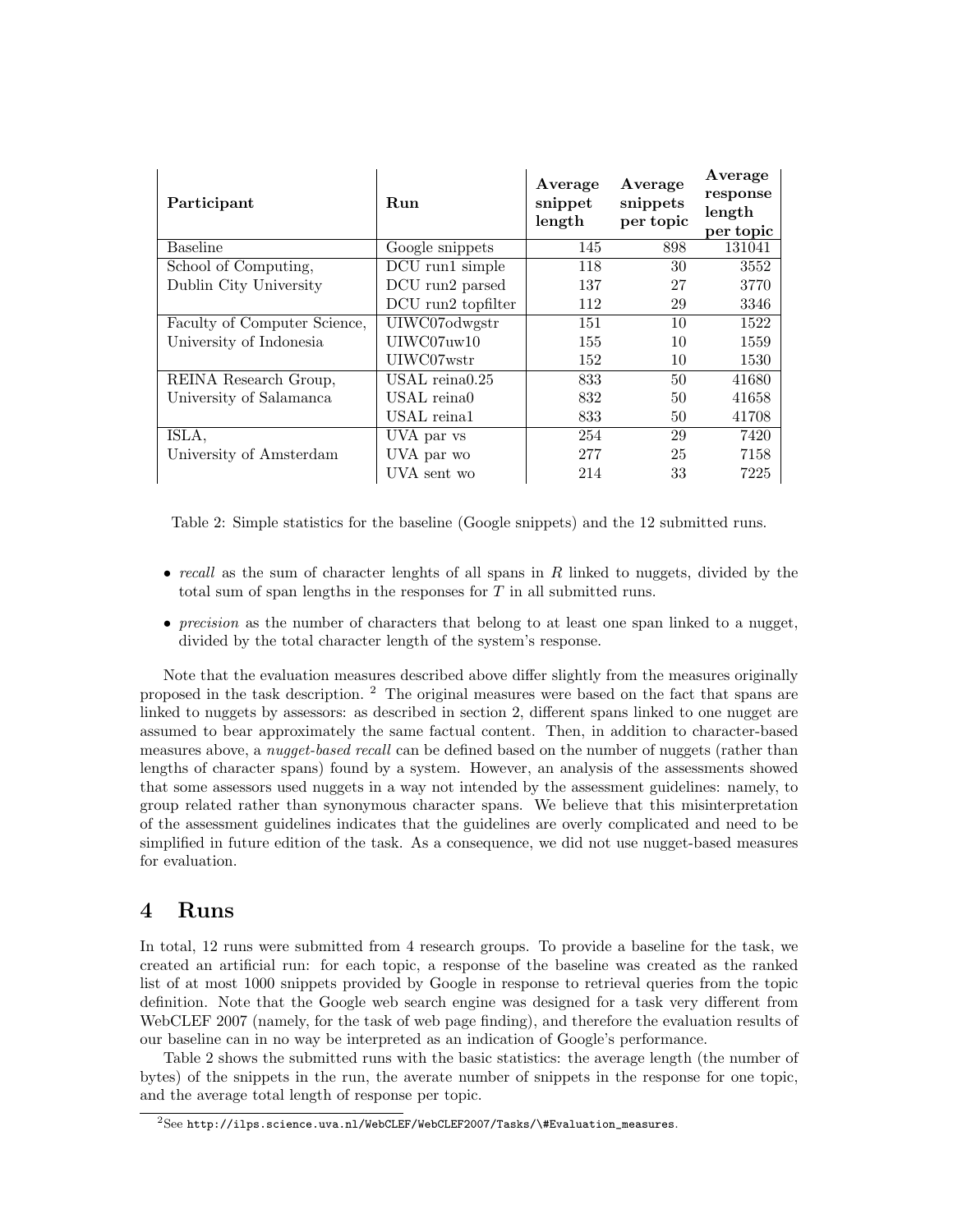| Run                |      | $@1,500$ bytes |      | $@3,500$ bytes |      | $@7,000$ bytes |
|--------------------|------|----------------|------|----------------|------|----------------|
|                    | Р    | R              | Ρ    | R.             | Ρ    | R.             |
| Google snippets    | 0.13 | 0.3            | 0.11 | 0.07           | 0.08 | 0.11           |
| DCU run1 simple    | 0.07 | 0.02           | 0.08 | 0.05           |      |                |
| DCU run2 parsed    | 0.10 | 0.03           | 0.10 | 0.06           |      |                |
| DCU run2 topfilter | 0.08 | 0.02           | 0.08 | 0.04           |      |                |
| UIWC07odwgstr      | 0.11 | 0.03           |      |                |      |                |
| UIWCO7uw10         | 0.09 | 0.02           |      |                |      |                |
| UIWC07wstr         | 0.11 | 0.03           |      |                |      |                |
| USAL reina $0.25$  | 0.11 | 0.03           | 0.14 | 0.09           | 0.16 | 0.20           |
| USAL reina0        | 0.11 | 0.03           | 0.13 | 0.08           | 0.14 | 0.18           |
| USAL reina1        | 0.11 | 0.03           | 0.14 | 0.09           | 0.16 | 0.21           |
| UVA par vs         | 0.19 | 0.05           | 0.20 | 0.13           | 0.20 | 0.26           |
| UVA par wo         | 0.15 | 0.04           | 0.20 | 0.13           | 0.20 | 0.25           |
| UVA sent wo        | 0.10 | 0.03           | 0.09 | 0.06           | 0.09 | 0.11           |

Table 3: Evaluation results for the baseline (Google snippets) and the 12 submitted runs calculated at cut-off points 1,500, 3,500 and 7,000 bytes for a response for one topic.

#### 5 Results

Table 3 shows the evaluation results for the baseline and the submitted runs: precision and recall at three different cut-off points. Since the sizes of the submitted runs varied substantially (Table 2), the cut-off points were chosen to enable comparison across runs.

Table 3 indicates that most runs outperform the baseline, or show a similar performance. Two of the runs (UVA par vs and UVA par wo) show the best performance for all cut-off points. Two other runs (USAL reina0.25 and USAL reina1) show a comparable performance. We will provide a more detailed per-topic analysis and significance testing results by the time of the workshop.

One unexpected phenomenon is that for all runs (except the baseline) the precision grows as the cut-off point increases. This might indicate that although systems manage to find relevant information snippets in the collection, the ranking of the found snippets is far from optimal. This issue, however, also needs a detailed analysis.

### 6 Conclusions

We described WebCLEF 2007. This was the first year in which a new task was being assessed, one aimed at undirected information search goals. While the number of participants was limited, we believe the track was a success, as most submitted runs outperformed the Google-based baseline. For the best runs, in top 7,000 bytes per topic about 1/5 of the text was found relevant and important by the assessors.

The WebCLEF 2007 evaluation also raised several important issues. The task definition did not specify the exact size of a system's response for a topic, which has make a comparison across systems problematic. Furthermore, assessor's guidelines appeared to be overly complicated: not all assessors used nuggets as was intented by the organizers.

Our plans for future work include a detailed per-topic analysis of runs and a study of re-usability of the results of the assessments for improving the systems.

### 7 Acknowledgments

Valentin Jijkoun was supported by the Netherlands Organisation for Scientific Research (NWO) under project numbers 220-80-001, 600.065.120 and 612.000.106. Maarten de Rijke was supported